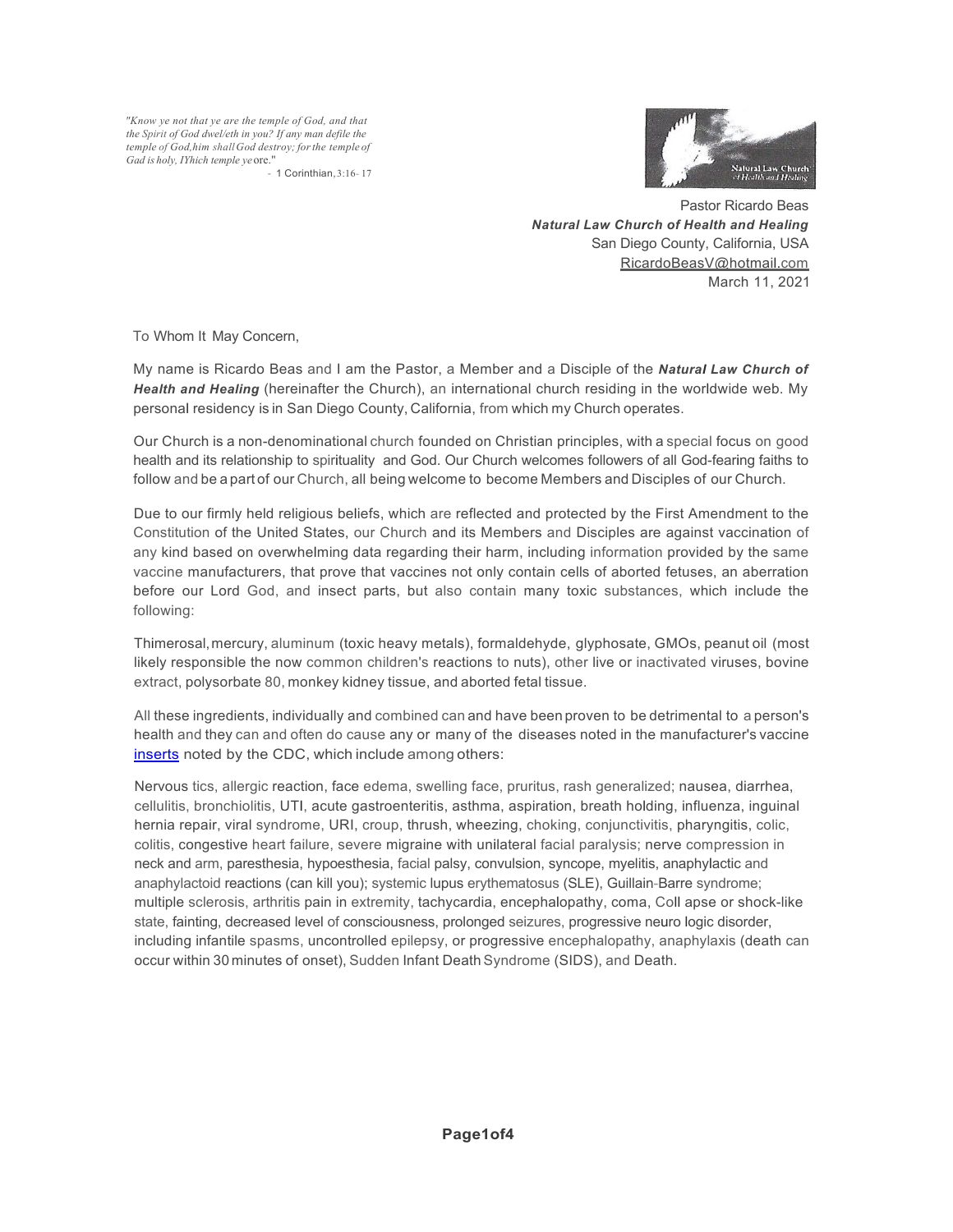## **OUR CHURCH'S RELIGIOUS RIGHT AND OBLIGATION TO AVOID VACCINES**

Due to these vaccines' content of aborted fetal matter, insect parts, toxic substances, and the probable ailments that can and often result from their use as noted above, our Church, Members and Disciples firmly believe that using such vaccines is harmful and Is therefore against our religious beliefs and are against God's Law, being that **such vaccines would defile our body,which is the Temple of God, noting** thatsuch vaccines are "unclean".*See* TheHoly Bible,1611KingJames Version:1 Corinthians 6:19, 1 Corinthians 3:16, 1 Corinthians 3:17, Mark 2:17, Job 14:4, 2 Corinthians 6:17, Leviticus 5:2, Luke 17:21, Psalm 139 :13 -14, and Exodus 20:13.

This letter is prepared for the benefit of our Members and Disciples who follow our Church's Principals and doctrine as spelled out at Natural Law for Health & Healing. To be clear, our Church is against all vaccinations and our Members and Disciples have a right and a duty to our Church and to God to avoid such vaccinations for them and their loved ones and their children.

**CHURCH AUTHORITY.** The Natural Law Church of Health and Healing was created under the authority of God and Jesus Christ Himself, such authority reflected in the following Biblical passages: John 1:1, 1 Corinthians 8:6, Mathew4:19-20, Mark 16:15, Acts of the Apostles 5:29, Galatians 6:6, Psalm 94:16, Proverbs 16:12, Proverbs 29:12, Proverbs 4:14, Ephesians 5:11, Ephesians 6:10-13, 16-17, Acts of the Apostles 20:28, and Acts of the Apostles 22:15-15.

While we respect any person's view where they may consider our Church, Members and Disciples' religious beliefs to not be legitimate, such personal view is irrelevant when it comes to our constitutionally protected religious rights.

*U.S. EEOC v.Saint Vincent Health Center.* Civil Action No. l:16-cv-234; see also *EEOC v. Mission Hospital, Inc.,* Civil Action No. 1:16-CV-00118. This type of reasoning and legal standard also applies to our Members Disciples ' children when it comes to attending school without vaccinations.

## **OUR CHURCH'S POSITION ON THE SARS-CoV-2/COVI0-19 REQUIREMENTS ANDRESTRICTIONS**

It is our Church's belief, that in accordance with the principles that God has passed down to us, His Children, we have Free Will to decide for ourselves, what is best for ourselves and our descendants, and no less with respect to the very intrusive measures now before us, concerning, but not limited to, all of the following:

The national, state, and local government-imposed SARS-CoV-2/ COVID-19lockdowns and all the requirements, limitations, and prohibitions that come with them, Including but not limited to social distancing, the wearing of any type of facial coverings and masks in any setting, having to take any PCR test, forcing businesses to force such distancing and masking upon their customers in order to shop or their employees in order to work, forcing certain businesses to close or limit their activities, including religious organizations, and forcing us to not socialize or leave our homes except for essential activity,etc., go against our God -given Rights and Free Will, and harm us in many ways, physically, mentally and spiritually, as we are being treated as Infected, until proven virus-free. We have been found guilty until proven innocent, contrary to Common Law, Constitutional Law, International Law and above all, God's Law.

As to distancing, and using masks, when working and staying home, we believe that all such limitation s are harmful to our body, mind, soul and spirit, constituting in ourselves, as we do, the Temple of God. This has been proven by studies, showing all the consequences of the lockdown, in health outcomes, including the increase in suicide,1 the lockdowns being more harmful to human life than the supposed COVID-19 virus. We believe we can trust ourselves, to decide when to distance from others, when to use a mask, when to work, when to travel, or when to enjoy life, for our physical and spiritual wellbeing.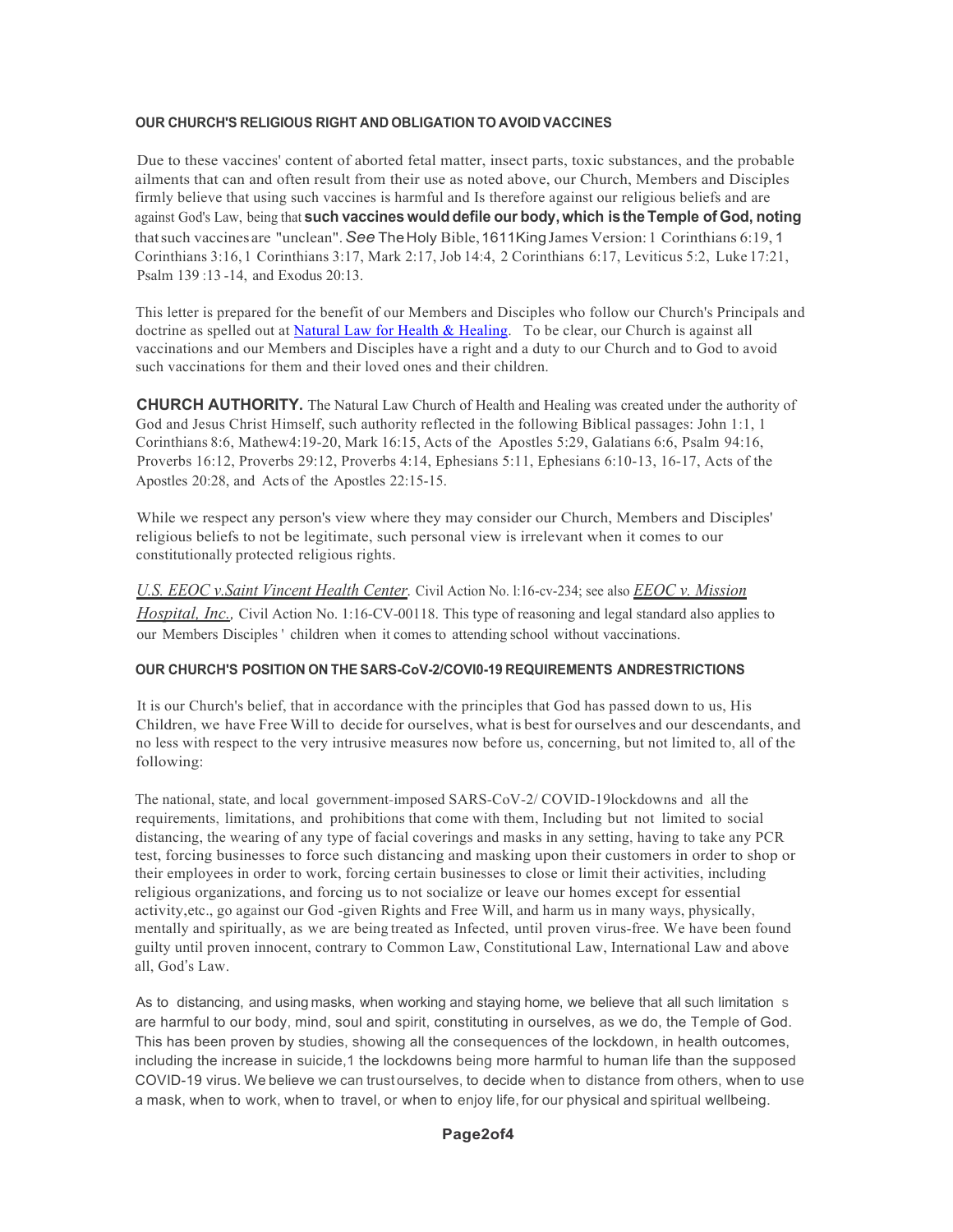Our Church is against any COVID-19-related mandatory requirements and prohibitions upon persons and their businesses, at any level of government, as described above; and therefore:

{1) We are against the usage of face coverings and masks due to their effect on health, by depriving oxygen intake and inducing increased intake of carbon dioxide,2 as well as due to their inability to actually stop the spread and transmission of any virus, including COVI0-19.3 As noted in the New King James Version Bible, 2 Corinthians 3:18,*"But we all, with unveiled face, beholding as in a mirror the glory of the Lord.,,*

(2) God requires us to financially take care of ourselves and our families, thus we are against anything that limits our ability to earn a living; and

(3) Because we need to interact with our family, friends, and our community in order to earn a living and provide for those in our care, as well as our need to socialize with others and worship God, we are against anything that limits our movements in any way, in public or private places and settings.

If you, any government agency or educational institution, or any employer or other entity wants to verify if any particular person is a Disciple of our Church this can be accomplished in one of two ways:

1. Request to see their Church Disciple Certificate or ID card. Disciples of our Church have the option to acquire a Church identification card that shows their participation in our Church and their compliance with our beliefs and principles. Here is an example of such ID, mine in particular:





**Ricardo Beas** I am a Child of God and the Pastor and Disciple of the NATURAL LAW CHURCH OF HEALTH & HEALING  $Smt/(t1nr 19, 1 < 156$